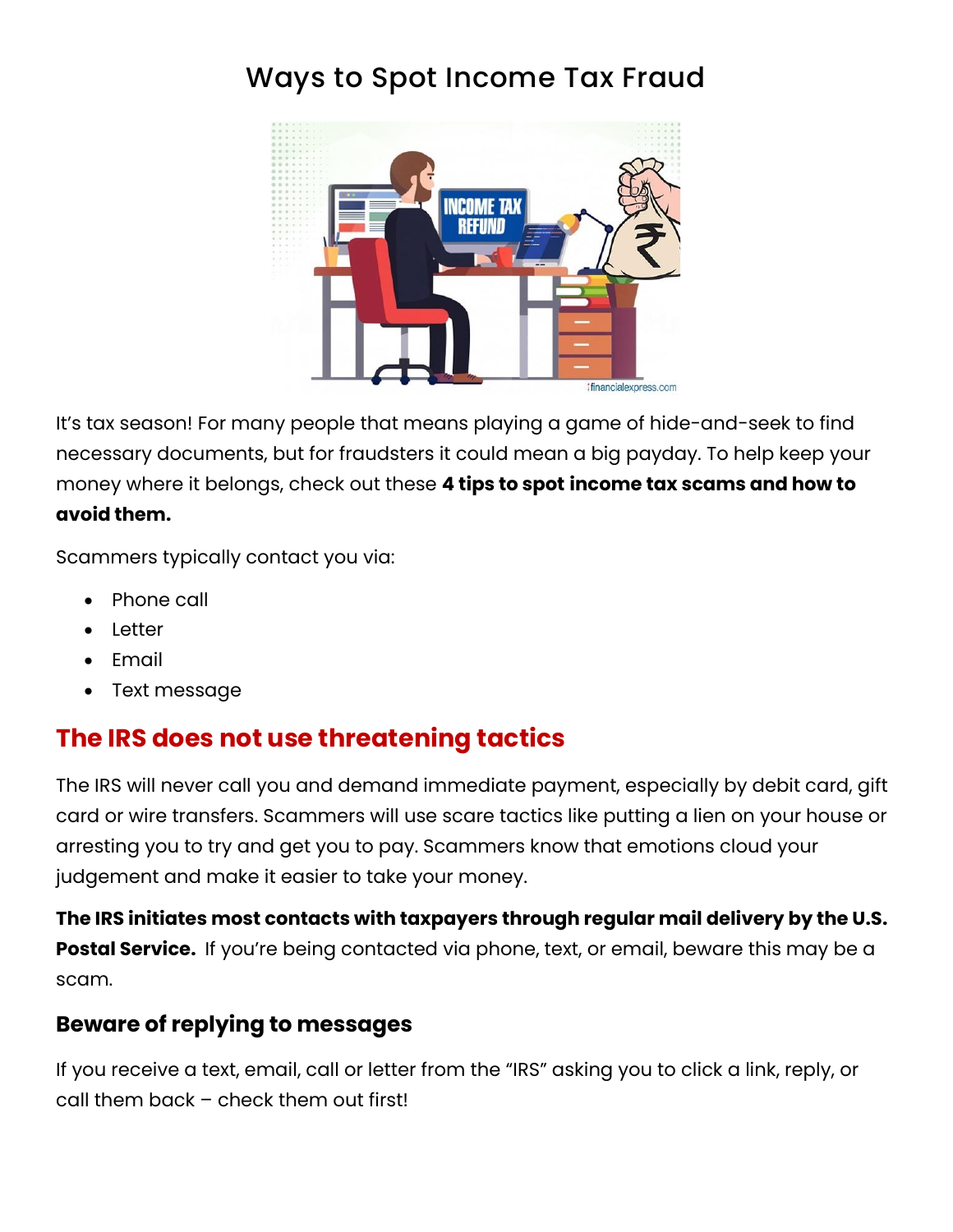Scammers will often create fake website with lookalike web addresses or send emails that look legitimate. Similarly, they might send a text message or leave a message asking you to reply to a phone number. Don't do it! Research the phone number or web address before responding. The best way to avoid falling victim is to not engage – scammers can be very persuasive.

#### **Independently verify information**

To confirm the status of your IRS account, go to **IRS.gov** and log in. This allows you to see if you owe on past years' taxes and check the status on expected refunds.

#### **Asking for sensitive or personal information**

Giving personal information to strangers may lead to identity theft, and a lost income tax refund.

Examples include:

- Account number
- Credit or Debit Card number
- Social Security Number
- Personal information

Don't be fooled if scammers have your address – it's easy to get these days. Someone may try to use that information to earn credibility. If the call is legitimate, they won't mind if you hang up and independently contact the IRS directly.

### **Asking for money back**

If money is deposited into your account (whether by check or electronic transfer) out of the blue or seems too good to be true, it probably is.

The IRS will not ask you to give back part of your personal income tax refund. This tactic is often followed by a notification that the money was accidentally deposited into your account. A Scammer will ask you to return the money by cash, a cashier's check, or have it wired to a financial institution other than yours. The last part is a strategic move – don't give a way your hard-earned money!

## **FAQs about how the IRS makes contact**

**Does the IRS contact you by phone?** Yes – the IRS may contact you by phone. But when they first contact you about unpaid taxes, it's typically done via mail. If you do get a